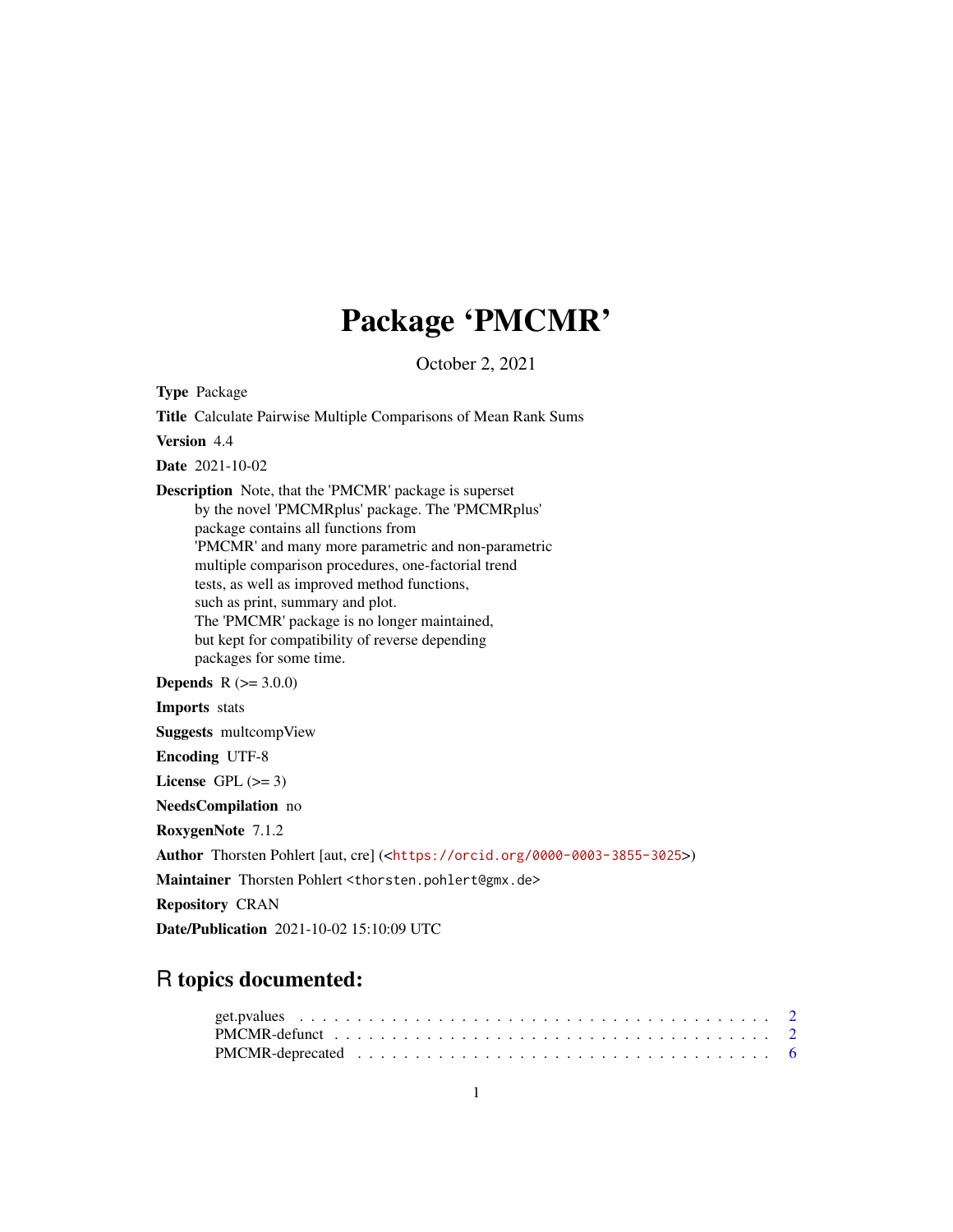# <span id="page-1-0"></span>2 **PMCMR-defunct**

| Index |  |  |  |  |  |  |  |  |  |  |  |  |  |  |  |  |  |
|-------|--|--|--|--|--|--|--|--|--|--|--|--|--|--|--|--|--|

# Description

Returns a vector of pvalues that includes the names of the pairwise groups (i.e. the null hypothesis). The output can be used by [multcompLetters](#page-0-0) to find homogeneous groups.

#### Usage

get.pvalues(object, ...)

get.pvalues *Get Pvalues from PMCMR Objects*

#### Arguments

| object   | either an object of class "PMCMR", usually, a result of a call to any of the posthoc-<br>tests included in the package PMCMR. Or an object of class "pairwise. htest",<br>a result of a call to pairwise, prop. test, pairwise, t, test or pairwise, wilcox, test. |
|----------|--------------------------------------------------------------------------------------------------------------------------------------------------------------------------------------------------------------------------------------------------------------------|
| $\cdots$ | further arguments, currently ignored.                                                                                                                                                                                                                              |

# Value

a named vector with p-values

PMCMR-defunct *PMCMR-defunct*

#### Description

The functions or methods listed here are no longer part of PMCMR. You will find functions and methods in the PMCMRplus package <https://cran.r-project.org/package=PMCMRplus>.

# Usage

```
dunn.test.control(x, g, p.adjust.method = p.adjust.methods, ...)
jonckheere.test(x, ...)
## Default S3 method:
jonckheere.test(
  x,
  g,
```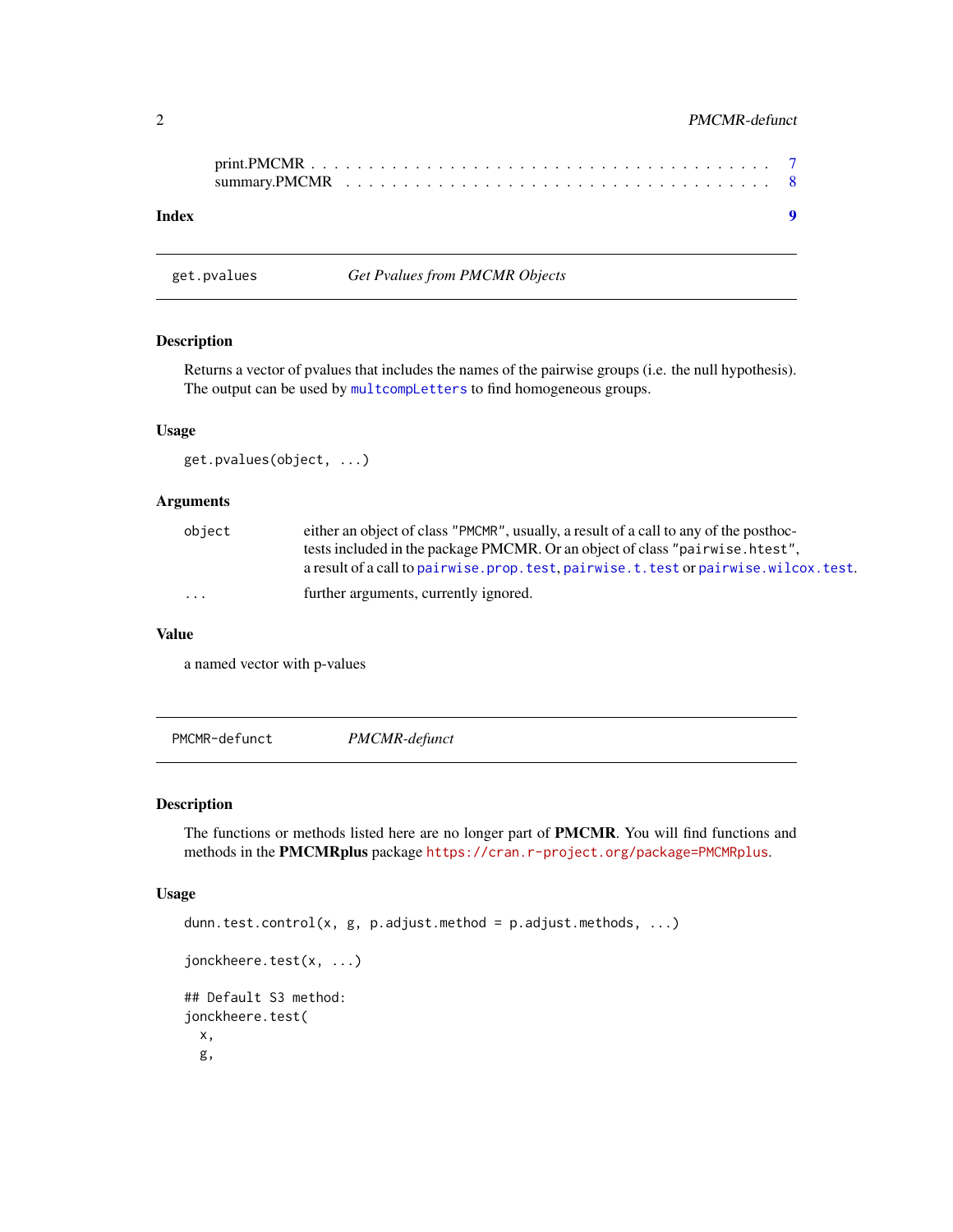```
alternative = c("monotonic", "increasing", "decreasing"),
  ...
\lambdaposthoc.friedman.conover.test(y, ...)
## Default S3 method:
posthoc.friedman.conover.test(
 y,
 groups,
 blocks,
  p.adjust.method = p.adjust.methods,
  ...
)
posthoc.friedman.nemenyi.test(y, ...)
## Default S3 method:
posthoc.friedman.nemenyi.test(y, groups, blocks, ...)
## S3 method for class 'formula'
posthoc.friedman.nemenyi.test(formula, data, subset, na.action, ...)
durbin.test(y, ...)
## Default S3 method:
durbin.test(y, groups, blocks, ...)
## S3 method for class 'formula'
durbin.test(formula, data, subset, na.action, ...)
posthoc.kruskal.conover.test(x, ...)
## Default S3 method:
posthoc.kruskal.comover.test(x, g, p.addjust.method = p.addjust.methods, ...)## S3 method for class 'formula'
posthoc.kruskal.conover.test(
  formula,
  data,
  subset,
  na.action,
  p.adjust.method = p.adjust.methods,
  ...
\mathcal{L}posthoc.kruskal.dunn.test(x, ...)
```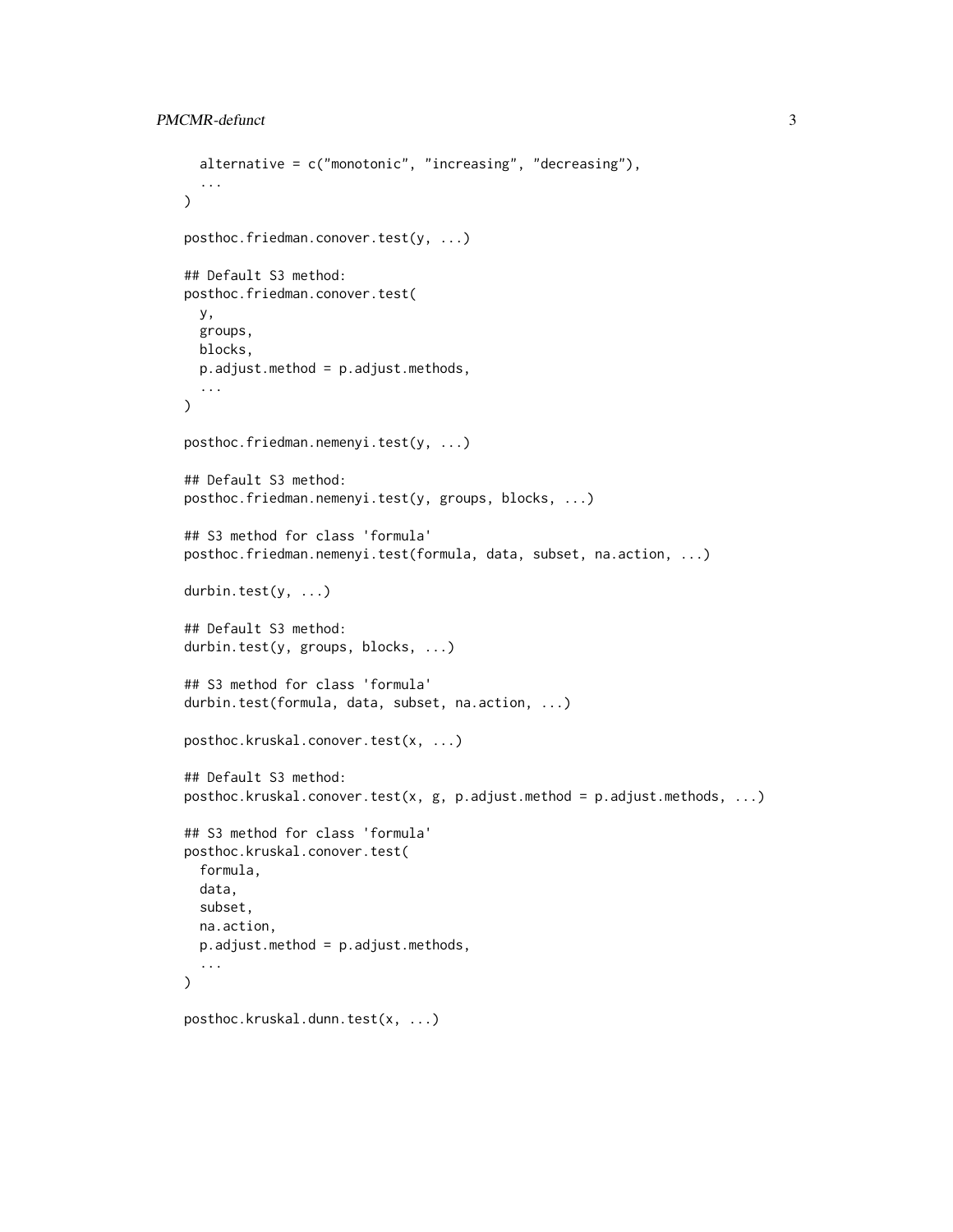```
## Default S3 method:
posthoc.kruskal.dunn.test(x, g, p.adjust.method = p.adjust.methods, ...)
## S3 method for class 'formula'
posthoc.kruskal.dunn.test(
  formula,
 data,
  subset,
 na.action,
 p.adjust.method = p.adjust.methods,
  ...
\mathcal{L}posthoc.kruskal.nemenyi.test(x, ...)
## Default S3 method:
posthoc.kruskal.nemenyi.test(x, g, dist = c("Tukey", "Chisquare"), ...)
## S3 method for class 'formula'
posthoc.kruskal.nemenyi.test(
  formula,
 data,
 subset,
 na.action,
 dist = c("Tukey", "Chisquare"),
  ...
\mathcal{L}posthoc.quade.test(y, ...)
## Default S3 method:
posthoc.quade.test(
 y,
 groups,
 blocks,
 dist = c("TDist", "Normal"),p.adjust.method = p.adjust.methods,
  ...
\lambdaposthoc.vanWaerden.test(x, ...)
## Default S3 method:
posthoc.vanWaerden.test(x, g, p.addjust.method = p.addjust.methods, ...)## S3 method for class 'formula'
posthoc.vanWaerden.test(
  formula,
```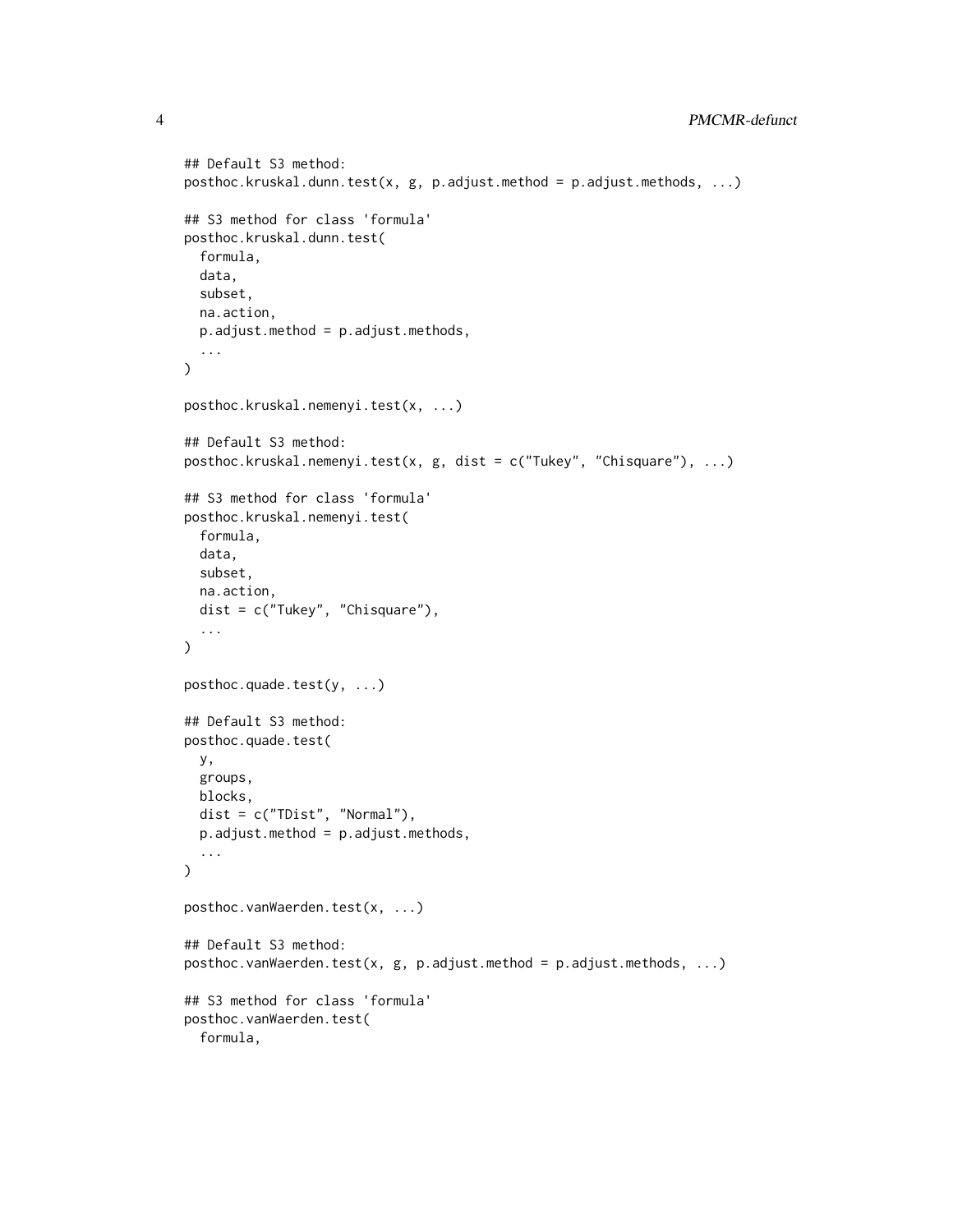# <span id="page-4-0"></span>PMCMR-defunct 5

```
data,
 subset,
 na.action,
 p.adjust.method = p.adjust.methods,
  ...
\mathcal{L}vanWaerden.test(x, ...)
## Default S3 method:
vanWaerden.test(x, g, ...)
## S3 method for class 'formula'
vanWaerden.test(formula, data, subset, na.action, ...)
```
# Arguments

| X               | a numeric vector of data values, or a list of numeric data vectors.                                                                                                                 |
|-----------------|-------------------------------------------------------------------------------------------------------------------------------------------------------------------------------------|
| g               | a vector or factor object giving the group for the corresponding elements of x.<br>Ignored if x is a list.                                                                          |
| p.adjust.method |                                                                                                                                                                                     |
|                 | Method for adjusting p values (see p. adjust).                                                                                                                                      |
| .               | further arguments to be passed to or from methods.                                                                                                                                  |
| alternative     | The alternative hypothesis.                                                                                                                                                         |
| У               | either a numeric vector of data values, or a data matrix.                                                                                                                           |
| groups          | a vector giving the group for the corresponding elements of y if this is a vector;<br>ignored if y is a matrix. If not a factor object, it is coerced to one.                       |
| blocks          | a vector giving the block for the corresponding elements of y if this is a vector;<br>ignored if y is a matrix. If not a factor object, it is coerced to one                        |
| formula         | a formula of the form $a \sim b \mid c$ , where a, b and c give the data values and corre-<br>sponding groups and blocks, respectively.                                             |
| data            | an optional matrix or data frame (or similar: see model frame) containing<br>the variables in the formula formula. By default the variables are taken from<br>environment(formula). |
| subset          | an optional vector specifying a subset of observations to be used.                                                                                                                  |
| na.action       | a function which indicates what should happen when the data contain NAs. De-<br>faults to getOption("na.action").                                                                   |
| dist            | the test distribution                                                                                                                                                               |
|                 |                                                                                                                                                                                     |

# [.Defunct](#page-0-0)

NA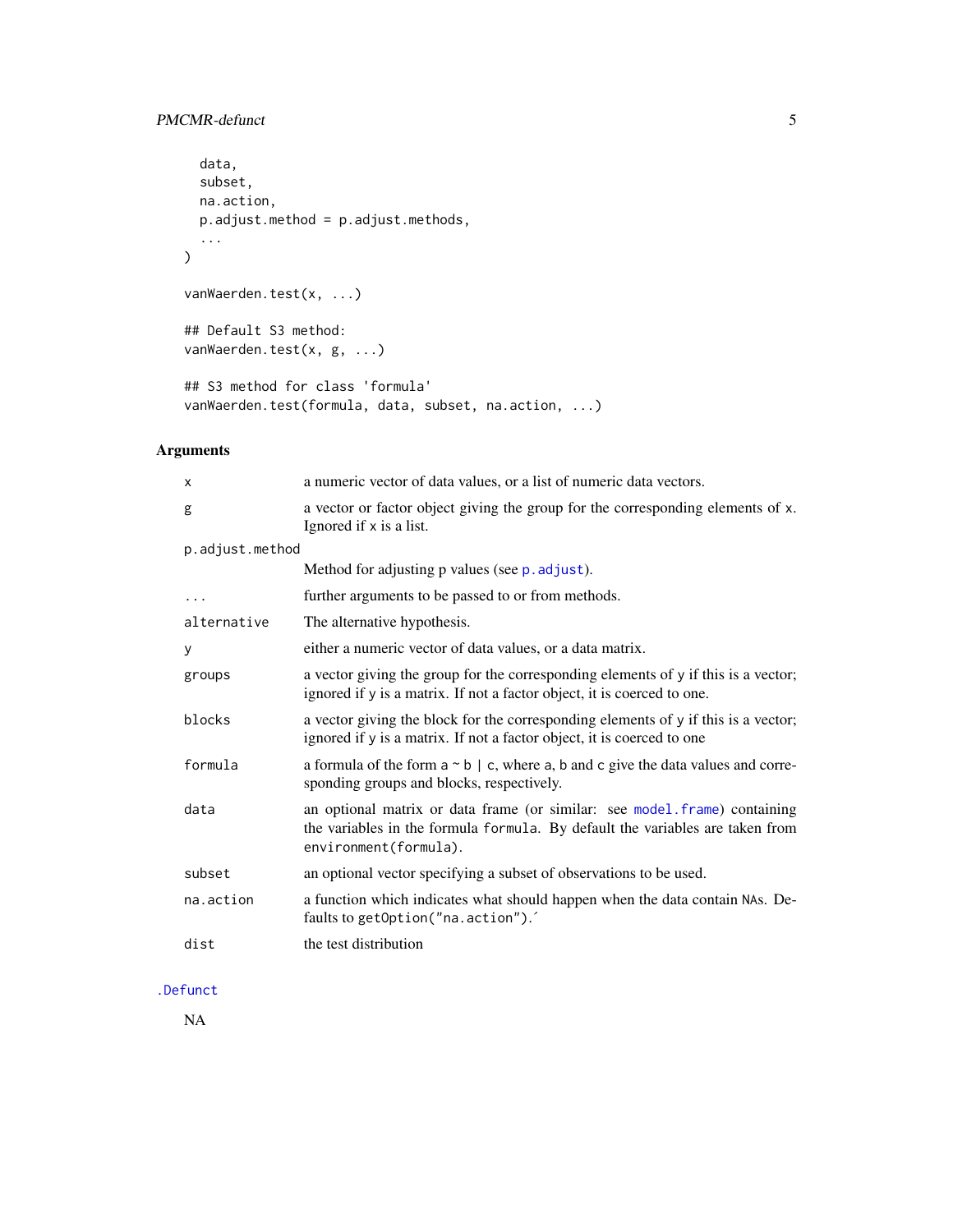<span id="page-5-0"></span>

# Description

These functions are provided for reverse-dependencies issues of other R-packages. They should no longer be used, as actively maintained functions can be found in the package PMCMRplus. The functions may be defunct as soon as the next release.

#### Usage

```
posthoc.durbin.test(y, ...)
## Default S3 method:
posthoc.durbin.test(y, groups, blocks, p.adjust.method = p.adjust.methods, ...)
```
## Arguments

| y               | either a numeric vector of data values, or a data matrix.                                                                                                     |
|-----------------|---------------------------------------------------------------------------------------------------------------------------------------------------------------|
| $\ddotsc$       | further arguments to be passed to or from methods.                                                                                                            |
| groups          | a vector giving the group for the corresponding elements of y if this is a vector;<br>ignored if y is a matrix. If not a factor object, it is coerced to one. |
| blocks          | a vector giving the block for the corresponding elements of y if this is a vector;<br>ignored if y is a matrix. If not a factor object, it is coerced to one. |
| p.adjust.method |                                                                                                                                                               |
|                 | Method for adjusting p values (see p. adjust).                                                                                                                |

#### Value

A list with class "PMCMR"

- method The applied method.
- data.nameThe name of the data.
- p.valueThe two-sided p-value according to the student-t-distribution.
- statisticThe estimated quantiles of the student-t-distribution.
- p.adjust.methodThe applied method for p-value adjustment.

## Note

The function does not test, whether it is a true BIBD.

This function does not test for ties.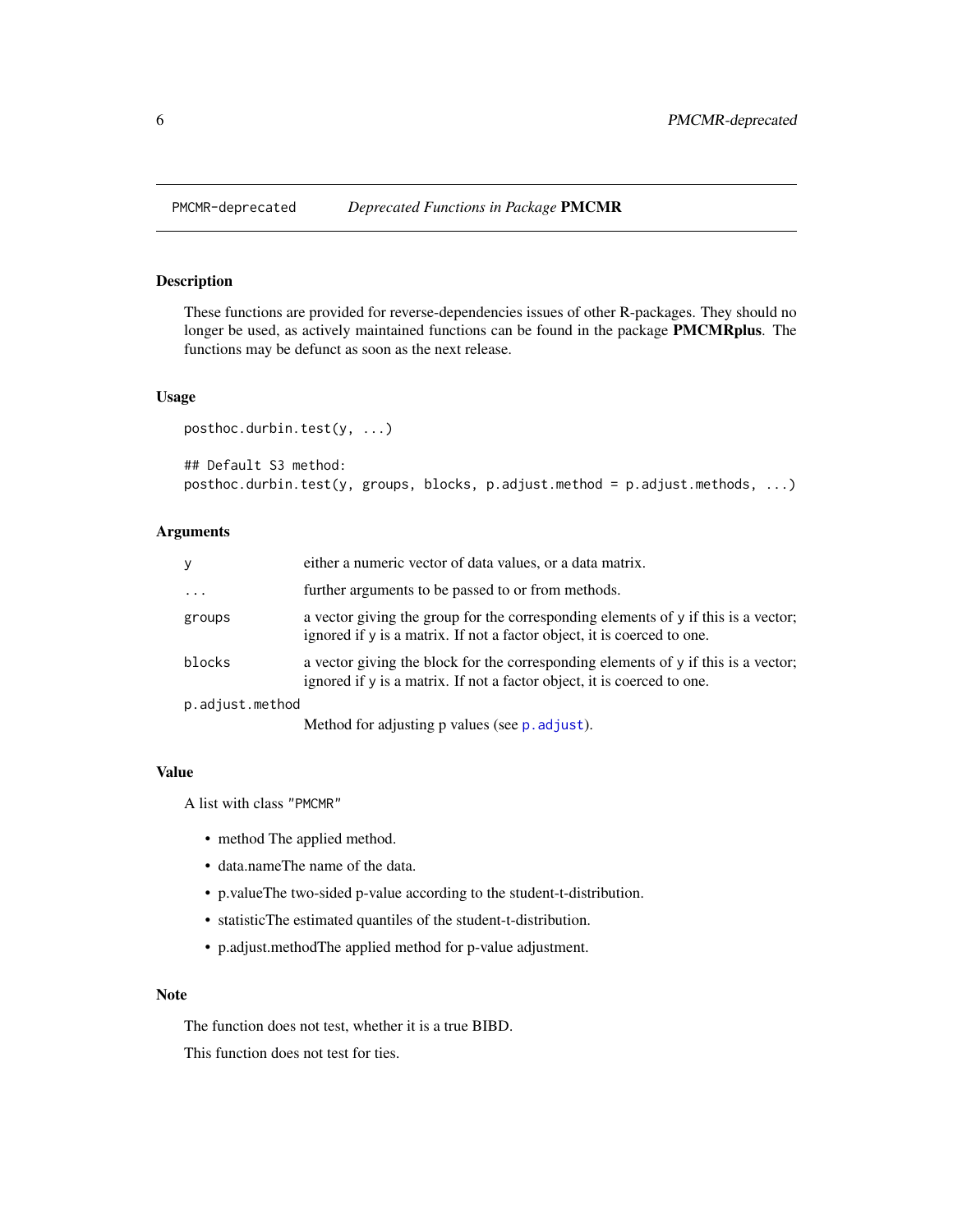# <span id="page-6-0"></span>print.PMCMR 7

#### References

W. J. Conover and R. L. Iman (1979), *On multiple-comparisons procedures*, Tech. Rep. LA-7677- MS, Los Alamos Scientific Laboratory.

W. J. Conover (1999), *Practical nonparametric Statistics*, 3rd. Edition, Wiley.

#### Examples

```
## Not run:
## Example for an incomplete block design:
## Data from Conover (1999, p. 391).
y <- matrix(c(2, NA, NA, NA, 3, NA, 3, 3,
3, NA, NA, NA, 3, NA, NA,
1, 2, NA, NA, NA, 1, 1, NA, 1, 1,
NA, NA, NA, NA, 2, NA, 2, 1, NA, NA, NA, NA,
3, NA, 2, 1, NA, NA, NA, NA, 3, NA, 2, 2),
ncol=7, nrow=7, byrow=FALSE,
dimnames=list(1:7, LETTERS[1:7]))
posthoc.durbin.test(y)
```
## End(Not run)

print.PMCMR *Prints PMCMR objects*

## Description

print method for class "PMCMR".

#### Usage

```
## S3 method for class 'PMCMR'
print(x, \ldots)
```
# Arguments

|                         | an object of class "PMCMR", usually, a result of a call to any of the posthoc-tests<br>included in the package PMCMR. |
|-------------------------|-----------------------------------------------------------------------------------------------------------------------|
| $\cdot$ $\cdot$ $\cdot$ | further arguments, currently ignored.                                                                                 |

# Value

The function print.PMCMR returns the lower triangle of the (adjusted) p-values from any of the posthoc tests included in the package PMCMR.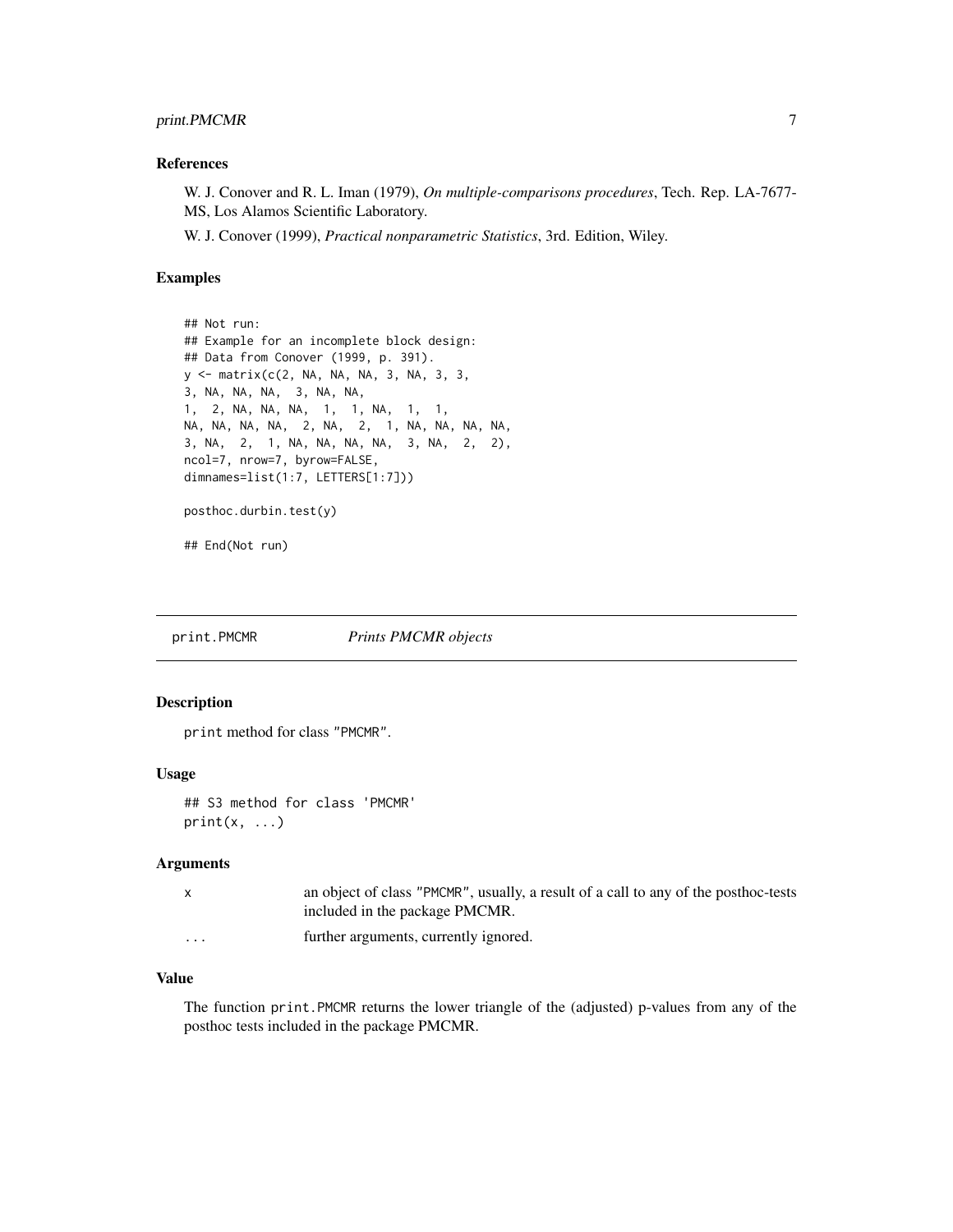<span id="page-7-0"></span>

# Description

summary method for class "PMCMR".

# Usage

## S3 method for class 'PMCMR' summary(object, ...)

# Arguments

| object   | an object of class "PMCMR", usually, a result of a call to any of the posthoc-tests<br>included in the package PMCMR. |
|----------|-----------------------------------------------------------------------------------------------------------------------|
| $\cdots$ | further arguments, currently ignored.                                                                                 |

# Value

The function summary.PMCMR computes and returns a list of the pairwise comparisons including the H0, the corresponding statistic and the (adjusted) p-value.